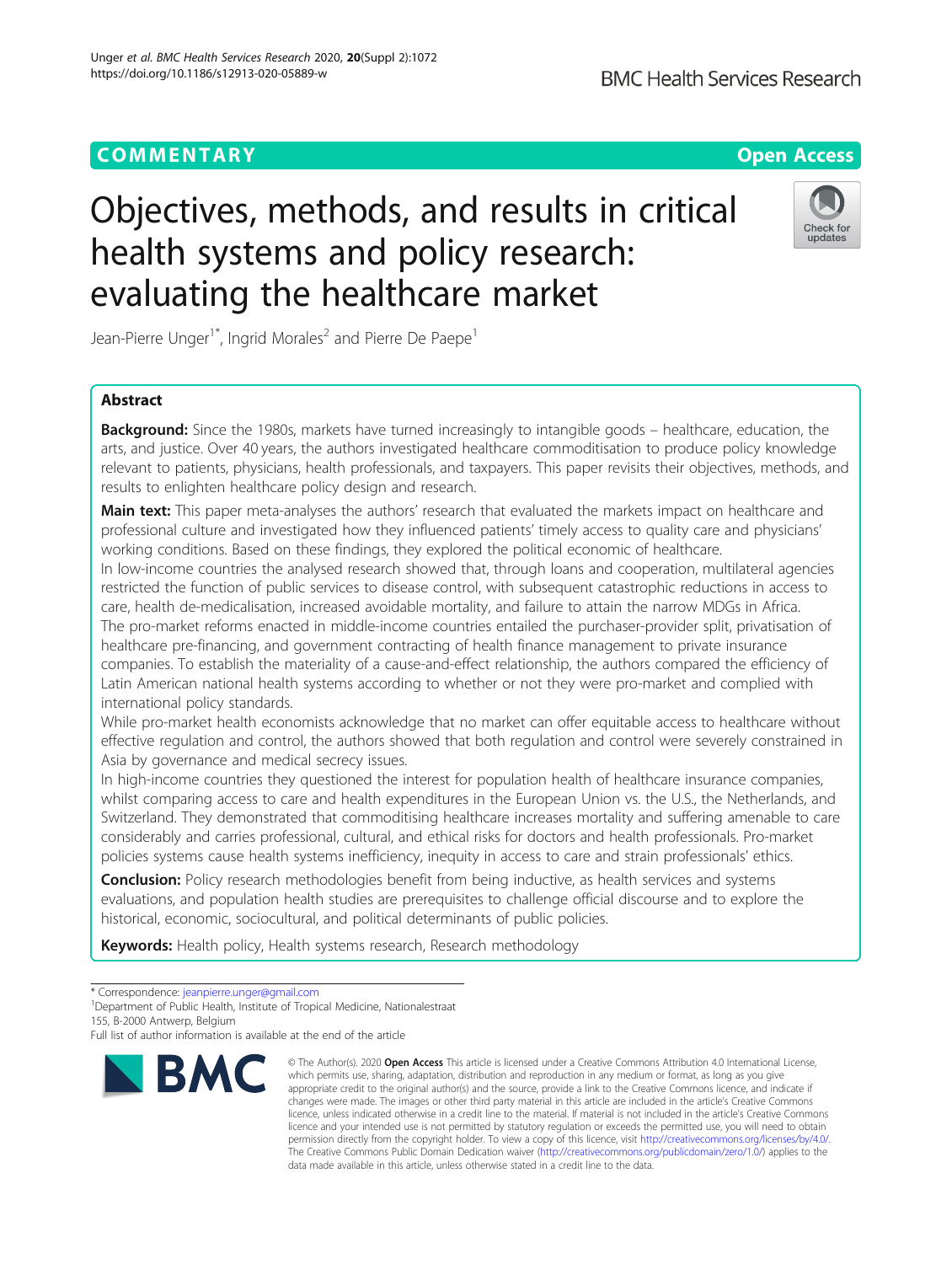# Background

Since the 1980s, markets have turned increasingly to intangible goods – health care, education, arts, and justice. Political changes have accompanied the transformation of health systems. After World War II, the WHO was founded to counter the health effects of devastating destruction, but over the last decades its funding by the World Health Assembly dropped to 25% of its budget. Foundations and industrial countries funded the rest, that is, their preferred programmes. The 1978 Alma Ata Declaration establishing the Primary Health Care policy had resulted from able WHO leadership and a growing social movement demanding health for all. One year later, the Selective Primary Health Care movement promoted by the Rockefeller Foundation undermined its foundations. It led the international policy exclusively to support disease control programmes in LMICs and to turn their first-line health services into epidemiological units allegedly because comprehensive primary health care was costly.

After the collapse of the "socialist" camp in 1989, the Washington Consensus, WB, and IMF conditioned lowinterest loans on moves to market economy and government withdrawal from health care provision and financing. Since the 2000s, governments in industrialized countries and their private sector set up international disease control programmes called Global Health Initiatives. These were actually epidemiological public-private partnerships that replaced international cooperation in the health sector.

With the Millennium Development Goals (MDGs) and subsequent Sustainable Development Goals (SDGs), the United Nations set quite unambitious global health goals. They assigned donor-driven targets to LMIC governments, that is, controlling a limited number of pathologies, first transmissible and then increasingly chronic ones.

Over this period the authors evaluated pro-market reforms and policies and identified their determinants through the lenses of patients, physicians and health professionals, and taxpayers. Patients are concerned about accessibility to healthcare services and the price and quality of care. Physicians' interests are, or should also be, their problem-solving capacity, professional freedom, intellectual progress, medical ethics, work environment, and income. These were the authors' yardsticks to assess health systems and conduct policy research. These studies thus covered curative medicine, preventive medical care, and medical education but not the important field of inter-sectoral public health policies.

It all started in 1982, when J.-P. Unger discovered in Boston the Rockefeller Foundation's long-term strategy to commoditise healthcare financing worldwide. In investigating the health marketisation motives of the "Selective Primary Healthcare" strategy in low- and middle-income countries (LMICs), he interviewed J. Walsh and K. Warren, the authors of a publication released just 1 year after the Alma Ata conference that advocated an alternative to the Primary Healthcare strategy called "selective primary healthcare" [[1\]](#page-11-0). Their message was that the Primary Healthcare Strategy endorsed by the World Health Assembly in Alma Ata in 1978 was unaffordable. Instead, the Rockefeller Foundation promoted a policy that would turn low-income countries' (LICs) public health systems into structures fit to host disease control programmes – "like Christmas ornaments festooning a Christmas tree" – rather than delivering individual health care. A field experiment in Deschapelles, Haiti [\[2](#page-11-0)], was a central piece of evidence supporting this strategy to make LIC health centres in public services mere disease control structures. The scenario pushed by the Rockefeller Foundation eventually came to be in LICs in the 1980s, albeit with major variants.

In 1986, we invalidated the efficiency alibi of this strategy. As an answer to the Rockefeller strategy, an action research project covering 180,000 persons in Kasongo, Congo [\[3](#page-11-0)] (then Zaire), enabled us to show that the cost of delivering individual health care and a few disease control and other public health interventions under a single administration could be similar to those of firstline services providing just five disease control programmes, because the former solution made it possible to keep its administration simple  $[4]$  $[4]$ . That prompted us to study the economic motives and public health consequences of healthcare insurance commercialisation, healthcare commoditisation, and health service privatisation and to build a case with coordinated studies. This paper meta-analyses the objectives, methods, and results of evaluations and research into market based health systems and policies spanning over 35 years [\(https://pure.itg.](https://pure.itg.be/en/persons/jeanpierre-unger(92d91a56-f267-4b85-82e7-9e4f8a8cffed).html) [be/en/persons/jeanpierre-unger\(92d91a56-f267-4b85-82e7-](https://pure.itg.be/en/persons/jeanpierre-unger(92d91a56-f267-4b85-82e7-9e4f8a8cffed).html) [9e4f8a8cffed\).html\)](https://pure.itg.be/en/persons/jeanpierre-unger(92d91a56-f267-4b85-82e7-9e4f8a8cffed).html). Specifically, it aims to make sense of an array of policy studies that all relied on the same medical and public health ethical criteria already formulated in 1972 [[5\]](#page-11-0); and to delineate health policy research standards relevant to physicians, health professionals, and patients' representatives committed to the human right to health, i.e., the right to access professional care in universal health systems [\[6](#page-11-0)].

## Research strategy

On the grounds of the Kasongo experience and aforementioned Walsh and Warren interview, we formulated in 1983 the overarching hypothesis of our decades-long policy research: Pro-market reforms of healthcare financing and management expand the healthcare delivery and disease control market to the detriment of patients, populations, doctors, health professionals, and taxpayers.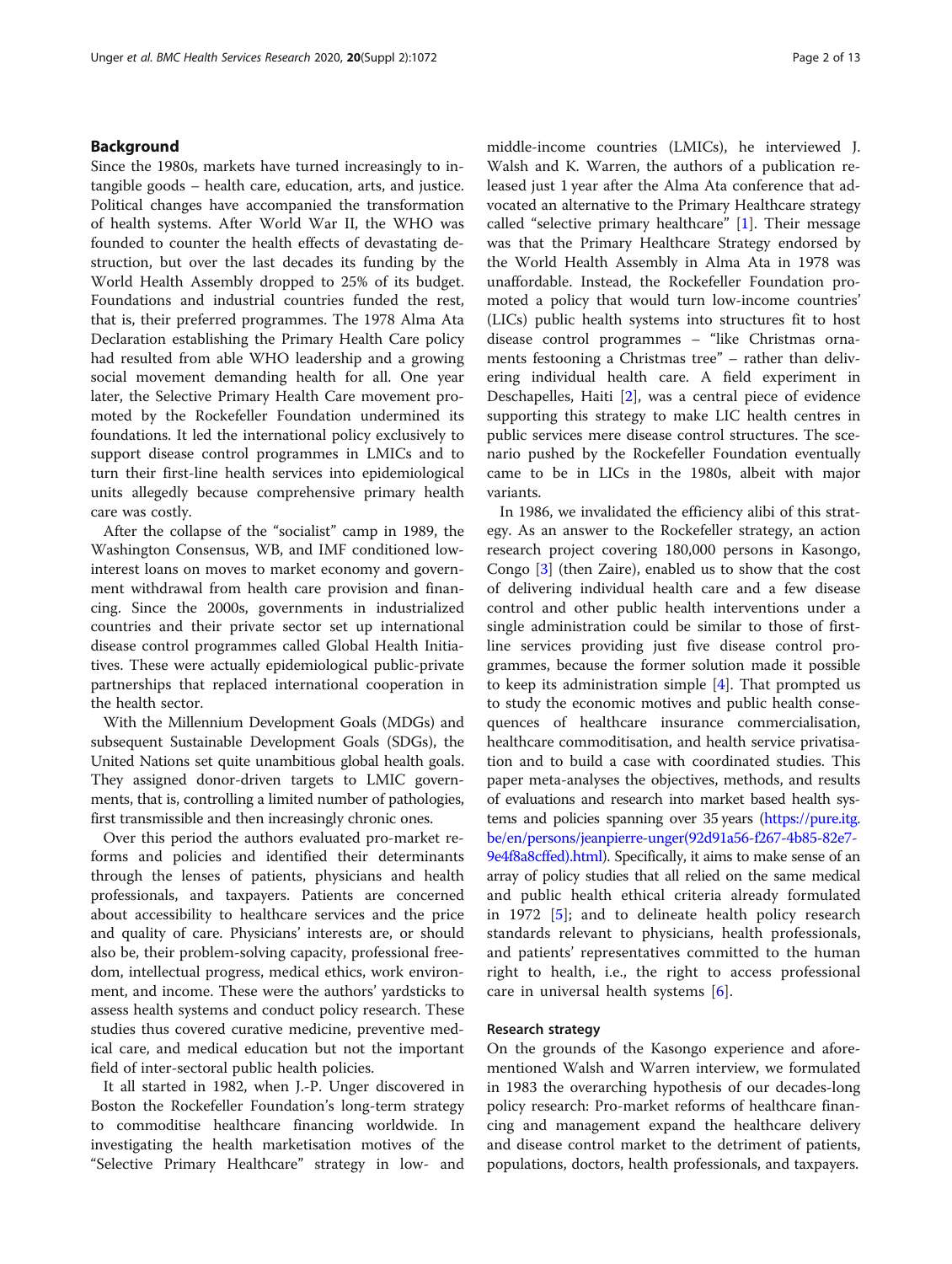To confirm or overturn this hypothesis, we tested four secondary hypotheses and tried to show a causal relationship between pro-market policies' characteristics and the following phenomena:

- 1. Regarding the access of patients and persons with health risks to professionally delivered healthcare, we tried to verify whether the market tended to allocate individual, "discretional" health care to the rich and public health interventions to the poor, thereby reducing the general population's access to care significantly.
- 2. Regarding disease control, we checked whether public health programmes often failed because the market assigned them a vertical structure to be better suited to absorbing medical equipment and pharmaceuticals with public financing.
- 3. Regarding fiscal justice, we strove to determine whether health markets ran counter to social justice in health as they precluded the efficient and equitable use of taxes in the care sector.
- 4. About professionals' ethics and personal development, we aimed to verify if care commoditisation was compatible with the physician's reliance on professional ethics and investments in medical equipment and pharmaceuticals might antagonise the conditions of doctors' and teams professional development.

# Main text

This paper meta-analyses the authors' research evaluating the impact of markets on health care and professional culture and investigating how they influenced patients' timely access to quality care and physicians' working conditions. Based on these findings, they explored the political economy of health care. However, there was no early design of a long-term research strategy. They conducted the studies according to opportunities, although some principles were adopted from the start:

## Interdisciplinarity

Testing the above hypotheses required ad hoc, interdisciplinary research methods in order to build a good case for a causal relationship.

## Heterogeneous research setting

The hypotheses had to be tested in a large array of health systems, from low- to high-income countries. To allow generalisations about the healthcare environment, countries and regions would be key policy analysis units.

# Inductive reasoning

Historical studies would be based on public health evaluation of healthcare systems. Interpreting policy decisions critically required previous ex-post demonstration of illfunctioning services.

# Praxeology

The authors approached qualitative research in medical care and public health policies by making use of the concept of praxeology that Bourdieu developed and adapted to sociology in his "Outline of a Theory of Practice." [\[7](#page-11-0)] They took this approach because both medicine and public health, like sociology research, are combinations of practice and theory [[8\]](#page-11-0). They believed that the failure to connect them was a frequent weakness of contemporary medical and public health research. An important aspect of praxeology is inductive reasoning. It builds on and evaluates propositions that are abstractions of observations of individual instances of members of the same class. In this regard, the policy evaluations were problem-based and relied on paradoxical observations of care delivery and health service management. They were the raw material of the research and prerequisites for assessing health systems and policies and then exploring the social, political, and economic determinants of faulty ones. Figure 1 depicts the inductive chain generally used in these policy analyses.

## Deconstruction of the policy discourse

Deconstruction is a form of critical analysis concerned with the relationship between text and meaning. Jacques Derrida's 1967 work on grammatology introduced the majority of its influential concepts. The authors set out to deconstruct public policies with qualitative, interpretative research and nested probabilistic studies. Their goal in this respect was to verify the evidence sustaining

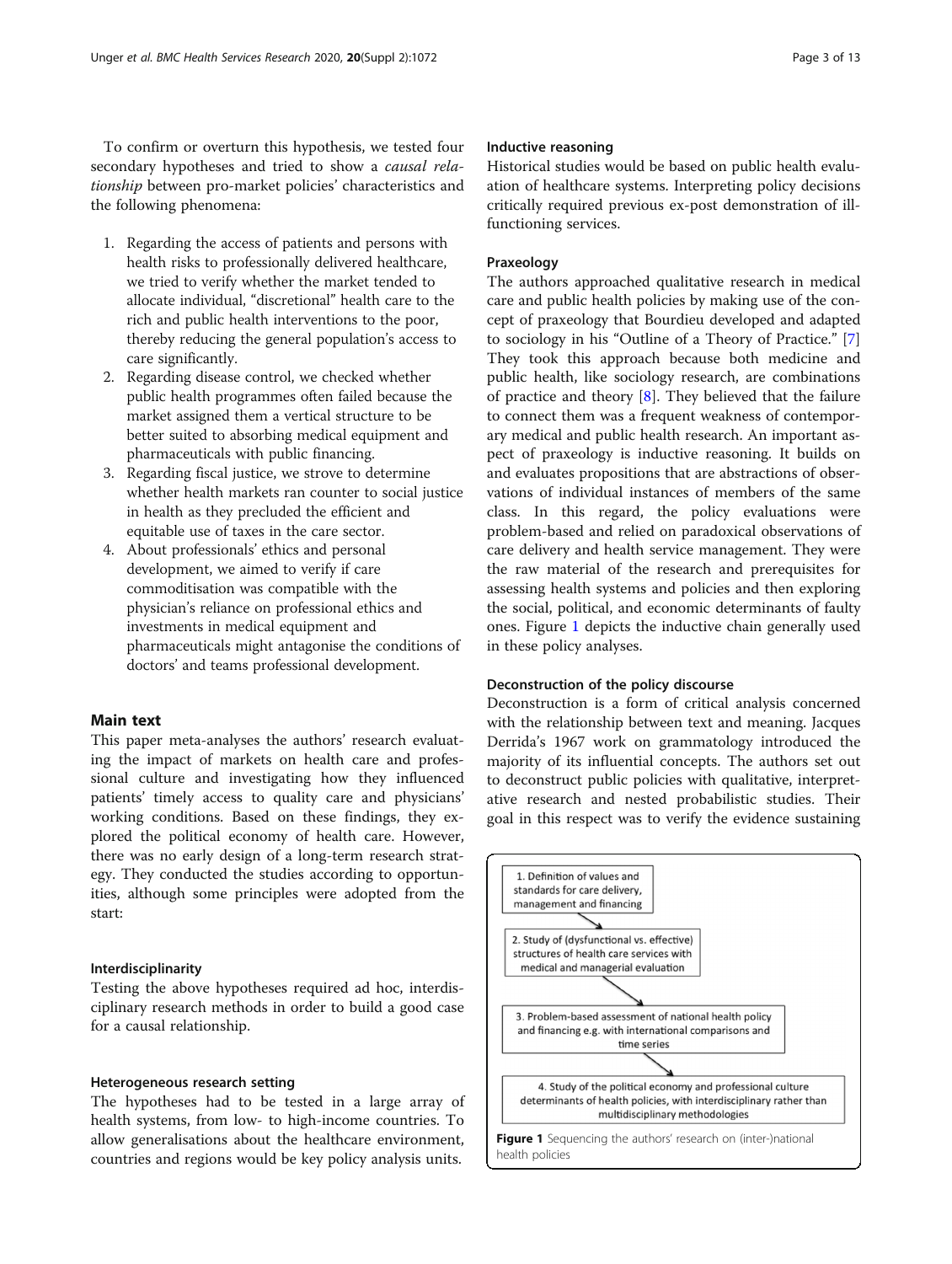pro-market reforms in LMIC and high-income country (HIC) settings; based on these findings, expose their practical, political economy rationale; and then tentatively deconstruct the pro-market discourse of multilateral agencies and commercial organisations. Case studies of national healthcare policies and disease control programmes would provide the material required to analyse international policies and national health sector reforms [[9\]](#page-11-0).

## Explicit research values

The authors made explicit their ethical values of social justice and medical professionalism because research methodology, policy evaluation, and interpretation depend on social, economic, and professional standards. These values, published elsewhere, were conceived of for healthcare delivery, management, planning, financing, and disease control. In particular, the authors relied on three healthcare standards with policy implications formulated in 1971, namely, holistic (biopsychosocial and patient-centred), continuous, and integrated care [[5\]](#page-11-0). In Belgium, they served as an ideology to cement alliances of professionals concerned about quality and equitable access to care for more than 40 years  $[10, 11]$  $[10, 11]$  $[10, 11]$  $[10, 11]$ . The authors also relied on another key standard of medical practice, the Hippocratic "self-effacement" tenet ("Into whatsoever houses I enter, I will enter to help the sick, and I will abstain from all intentional wrong-doing and harm") that is expected to deter physicians from making self-interested clinical decisions and maximising their profits with ad hoc clinical decisions, i.e., practising commercial medicine.

## Results

# Evaluating disease control programmes, the hub of international and national health policies in LICs

By 2015, Africa still had not attained the modest MDGs in health. In 2007, we reviewed the grey literature issued by the main multilateral agencies active in the LIC health sector. Under the aegis of the MDGs, disease control was the conceptual and operational hub of health system reform in LICs. Our review revealed that over the preceding 25 years, virtually all the multilateral agencies active in the health sector had adopted policies restricting the function of LICs' public services to disease control, thereby allocating individual healthcare delivery to commercial services (and private, non-profit facilities where they existed) [\[12](#page-11-0)].

To convince physicians and policy makers in LICs to adhere to sectoral reforms and to replace individual care delivery by disease control in public services, the Bretton Wood agencies attached conditions to their loans and projects and financed a host of local experts to produce the "scientific" justifications of this policy.

In Sub-Saharan Africa and the Andean countries, the multilateral agencies advocated allocating public budgets to the most efficient disease programmes, chosen on the basis of Disability-adjusted Life Years (DALYs) and Quality-adjusted Life Years (QALYs). Alleged efficiency gains were used to justify to doctors and nurses the idea of offloading individual care delivery from public services' duties. However, in practice, DALYs and QALYs were rarely used to define disease control priorities. Planning could not have been their motive, because the underlying methodology entailed extensive data collection, was flawed by major inconsistencies (for instance, drawing on efficiency in allocation instead of productive efficiency) [[13](#page-11-0)], and had probably never been intended to be translated into actual policy practice [\[14](#page-11-0)]. While the availability of funds for Global Health Initiatives (GHIs), rather than DALYs and QALYs, appeared to be the key trigger of new international disease control programmes, these indicators ranked high in the theoretical justifications of LIC policies, thus revealing the importance of ideology in public health science and the role of science in health systems' reproducibility.

For LIC populations, the avoidable mortality, suffering, and anxiety that followed the loss of access to individual care proved immense. In Africa, virtually none of the MDGs were attained, regardless of their limited scope, precisely because in failing to deliver individual healthcare, African public services could no longer implement disease control initiatives satisfactorily.

To explain why a huge financial effort (AIDS control funds, for instance, were multiplied twentyfold between 1997 and 2007) could not achieve the MDGs in Africa, the authors

- showed mathematically that successful disease control programmes required health facilities to be used by patients with various symptoms, as they represented the pool of users that these programmes needed for early case detection and follow-up [[15](#page-11-0)].
- studied the mechanisms whereby integrated disease control interventions hampered access to care in the services in which they were integrated and so undermined public services. Although a few AIDS and under-five programmes had been known to deliver bio-psychosocial care, disease control programmes in Africa have reduced the problemsolving capacities of health services; shrunk the professional identity and skills of physicians and nurses; reduced access to drugs to those managed by Global Health Initiatives; and limited in-service training to collective care delivery [\[16\]](#page-11-0).
- showed this to be a "catch 22" situation, with disease control programmes drastically reducing the number of users in the (public service) facilities where such programmes were implemented [[17\]](#page-11-0).
- analysed the evidence of pro-market policies for other characteristics, such as equitable access to quality health care; mismatch of commercial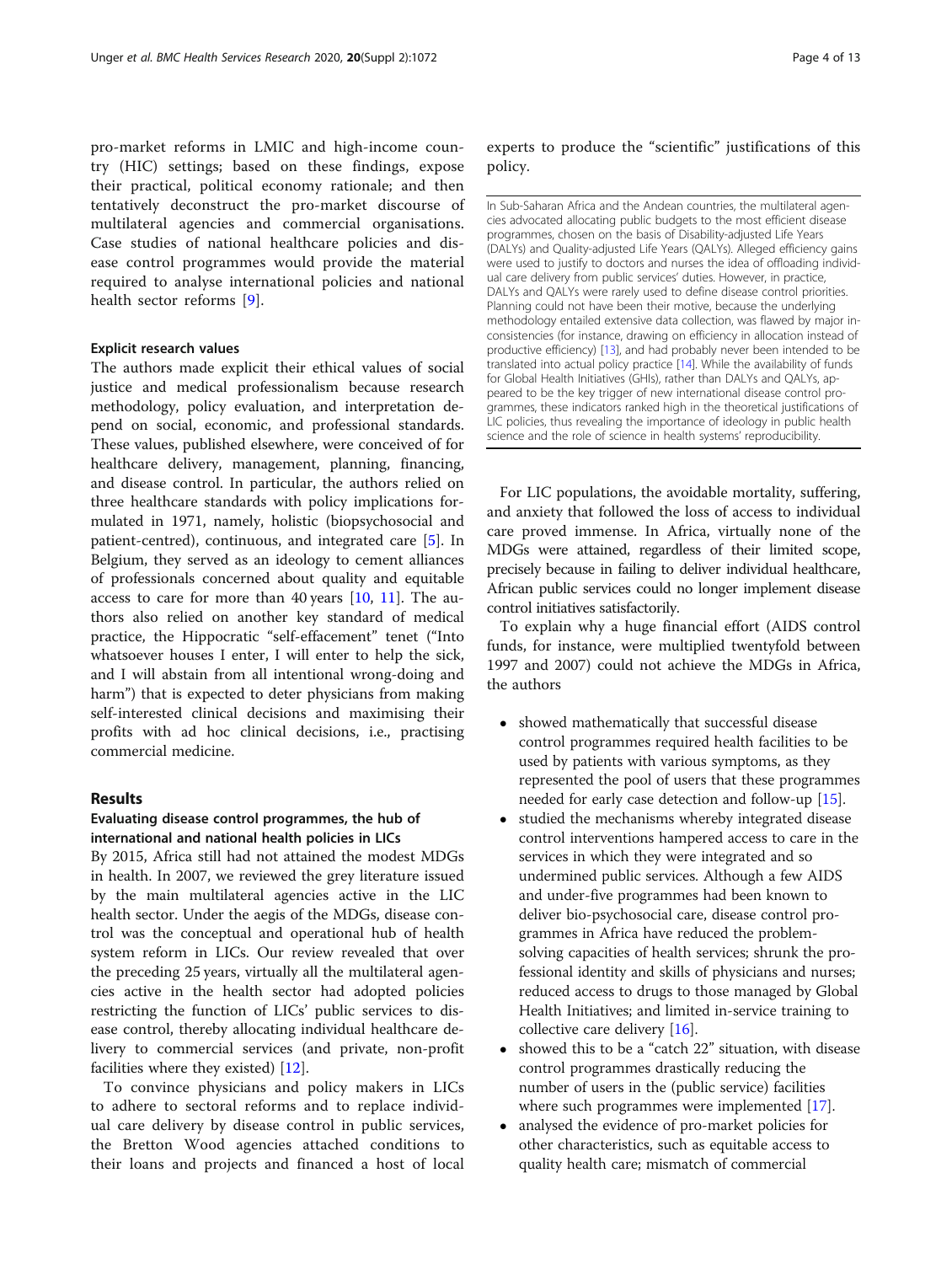healthcare delivery with medical ethics [\[18](#page-11-0)]; the inability of public services focusing on disease control to respond to people's demands for individual care, thus preventing community participation; and undue restrictions on professional autonomy in health services designed as "machine bureaucracies." [[19](#page-11-0)]

The authors concluded that Hypothesis 2 was plausible because of the following:

- Disease control-based reforms strained access to care in LICs without achieving their alleged epidemiological goals.
- Replacing individual health care by disease control interventions in LIC public services could be the real motive of the related (inter-)national policies. This was because these reforms practically, albeit tacitly, ushered in a situation in which competition between public and private providers in delivering individual care was made impossible. Multinationals linked to charities that were focusing LMIC public services on disease control took advantage of the disappearance of publicly delivered health care to sell medical care to LMIC middle and upper classes without having to face public sector competition. International disease control programmes not only permitted the use of cooperation funds to purchase drugs and medical equipment manufactured by HIC industries, so fomenting aid-dependent pharmaceutical markets in LICs, but were also structured to foster the healthcare market in urban settings.

# How do health-financing markets perform in middleincome countries? Comparing Latin American national healthcare policies and evaluating healthcare regulation in Asia

In MICs, pro-market health system reforms focused on national health care financing. Starting in Chile in the 1980s (under a military government) and in Colombia in 1993 (under an authoritarian government), the privatisation of health financing in Latin America occurred in virtually every country, even those with "socialist" governments. The two exceptions that did not undergo market reforms, Costa Rica [\[20\]](#page-11-0) and Cuba [\[21\]](#page-11-0), were performance outliers. However, the reform scenarios and organisation of health systems were not identical across the continent. Schematically, Insurance companies made profits whilst managing government funds, capturing the health expenditures of the healthy and wealthy middle class, and employing or contracting physicians. The political economics of health sector reforms in MICs consisted of variable combinations of

• under-financing public services;

- unduly favouring investments in public services over their recurrent operating costs;
- putting the physicians working for publicly-oriented institutions under economic and workload stress;
- separating purchasers and providers by law so as to create a niche for commercial insurance banks;
- allowing commercial entities to manage public funds and possibly making this scheme mandatory;
- privatising public hospitals or imposing commercial competition rules on them (the so-called "management property split") and on contracted, selfemployed physicians, too;
- stimulating private financing of public hospitals ("private finance initiatives");
- limiting public services' activities to unprofitable care, e.g., for the poor (Medicaid) and the elderly (Medicare) in HICs, and to disease control programmes in LMICs; and
- liberalising investments in health care under the aegis of international trade treaties.

Given the many cultural and political similarities across Latin American countries, their health systems offered a good setting to explore strategic variants of care commoditisation. The authors assessed primarily the effects of pro-market reforms in Latin America by comparing the performance of systems abiding by international (World Bank, International Monetary Fund, Inter-American Development Bank, etc.) health policies with those that did not [\[9](#page-11-0)]. They thus studied the histories and functioning of some national health systems and the impact of financing options on their management, care quality, and access to care. To study health systems' productivity, they relied on aggregated production data, populationbased care accessibility and continuity rates and ratios; direct observations in healthcare services and administration; and interviews of patients, physicians, health professionals, policy makers, and public health experts.

They studied the health care and outcomes of largescale, nationwide, in vivo experiments of care commoditisation. The ones they studied did not show any benefits for patients, physicians, health professionals, and/or public finances:

- Colombia, which had been a good student, by international standards, since 1993, had a deplorable health record [[22](#page-11-0)]. In our interviews we studied and compared the barriers to access to care erected in Colombia by a managed competition model with the barriers in north-eastern Brazil, where public services were severely under-financed [[23](#page-11-0), [24\]](#page-11-0). As expected, both had very poor results.
- In 2006, Chile's public services  $[25]$  $[25]$  $[25]$ , which had survived the dictatorship, covered 84% of the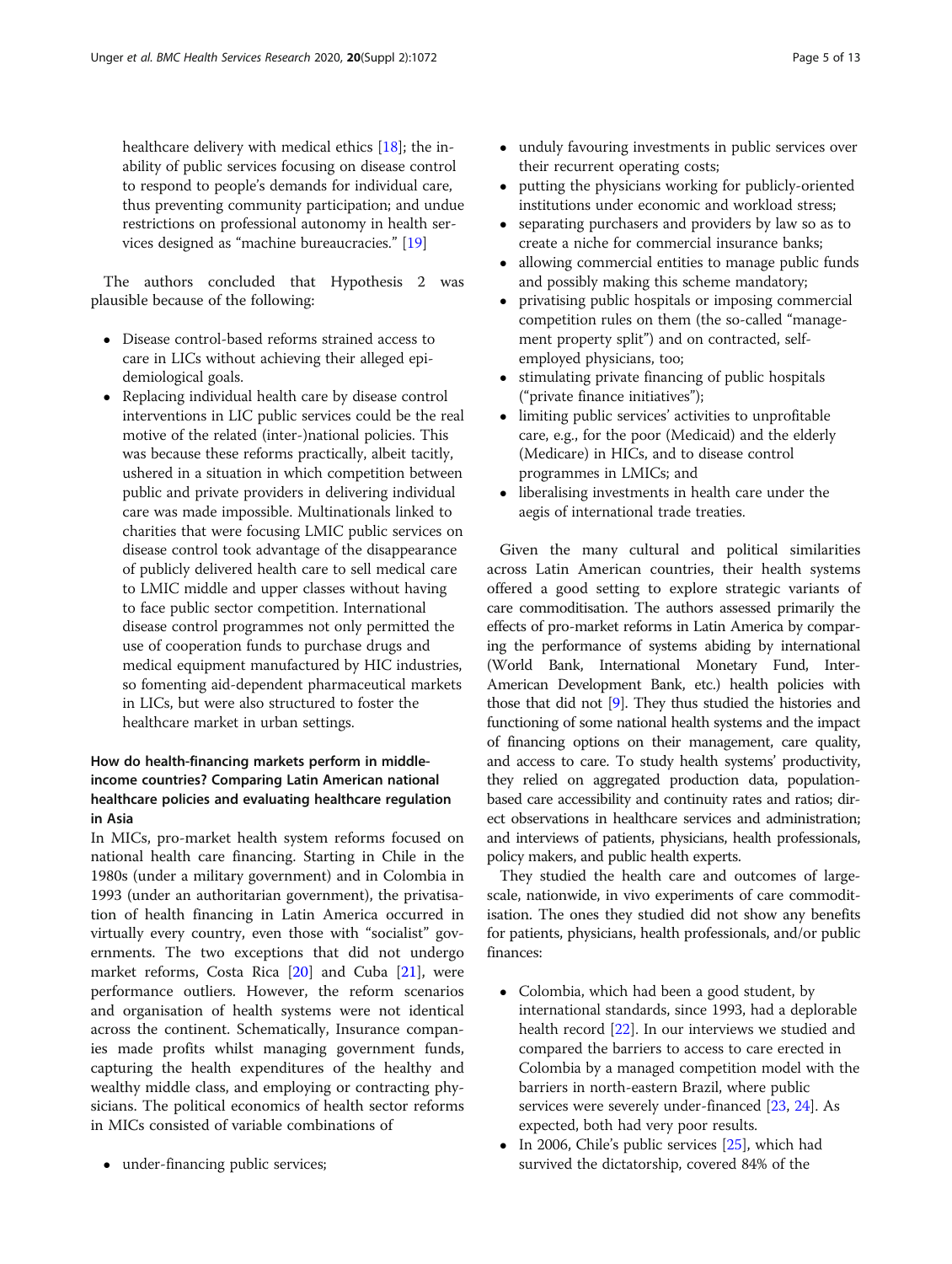population with half of the country's health expenditure. However, with just 50% of the country's health expenditures, the public services managed to make the country a positive outlier in Latin America on many health indicators. The technical challenge of this study was to relate health system features to indicators of output (utilisation and coverage rates, for instance) and outcome (maternal mortality, for instance).

 Finally, in 2001, Costa Rica, with its publiclyoriented healthcare services and financing, had about the same demographic and epidemiological features as the United States, although it spent nine times less per capita on health than the U.S. [\[20\]](#page-11-0)

To fuel the legal and institutional dynamics of health insurance privatisation, the WHO and other UN agencies promoted a strategy called "Universal Health Coverage" (UHC) [[26](#page-12-0)], that is, universal access to health insurance. Its pro-market discourse endorsed the idea that only insured populations could access health care [[27\]](#page-12-0), despite evidence that expanding insurance coverage might reduce service utilisation, e.g., when public-private insurance mixes were supposed to achieve universal coverage of health risks [[28](#page-12-0)–[30\]](#page-12-0) and evidence of the superior effectiveness, fairness, and efficiency of Latin American off-market health systems [\[20](#page-11-0), [21](#page-11-0)].

The findings of these international comparisons led the authors to question the UHC strategy as a way to secure universal access to care. This was not only because public-private mixes in healthcare financing give rise to severe inefficiency in health systems, but because access to care was shown to be highly dependent on non-financial factors (geographical and psychological accessibility of health services, for instance) [[31\]](#page-12-0) otherwise neglected by the UHC strategy and possibly even undermined by it. In the absence of performance-based evidence supporting health-financing marketisation, the hypothesised centrality of an economic agenda in Latin American health reforms became plausible.

In sum, these comparisons of the Chilean, Colombian, Costa Rican, and Brazilian health systems and historical studies of Bolivia and Ecuador support Hypothesis 1 regarding the negative impact of pro-market policies on access to care and quality of care and Hypothesis 3 regarding fiscal injustice and inefficient use of public funds by commercial health services and insurance companies.

In addition, the authors' studies of Asian health systems showed that the health care market was structurally flawed by the impossibility of regulating and controlling the activities of the private but also public health care sector in MICs properly. Whilst the Rockefeller Foundation had tacitly admitted that without regulation and control, privatising health services could not produce equitable access to care [[32\]](#page-12-0), the authors showed through their observations in nine (maternal health) case studies of regulations in China, India, and Vietnam [\[33](#page-12-0)] and theoretical discussion [[34\]](#page-12-0) that regulation and control of for-profit care delivery were most likely to be ineffectual in the MIC care sector.

In Vietnam, for instance, sex-selective abortion was responsible for a serious gender imbalance in spite of a decade of State regulation and control. Although a regulation against the practice had been passed in 2003 and implemented since 2006, regional disparities in genderspecific birth rates increased between 2006 and 2011. As a "critical incident", the number of ultrasound violations detected in 2011 had been 1 positive out of 83,192 controls done in the health districts under study. And in 2016, the gender ratio still was 112 females/100 males in Vietnam. Against a background of strong social demand for sex-selective abortion in the middle class, selective abortions remained undetected in spite of the regulation and inspections because of the policy-makers' failure to allocate sufficient resources to this exercise, weak governance, medical secrecy, conflicts of interests, dual physicians' employment (in public and private healthcare services), the opacity of the medical market, and difficulties specifying contingency in clinical situations [\[33\]](#page-12-0).

This set of nine studies in China, India, and Vietnam thus supports the plausibility of Hypothesis 4, as they confirm the vulnerability of medical ethics to care commoditisation policies when regulation and control of medical practice are ineffectual, which actually they are because of the socio-political and technical characteristics of middle income countries.

# Assessing the impact of health markets on access to care in Europe

At the end of World War II, unionised blue-collar workers imposed social protection schemes in health. In a bipolar world, the workers' organisations took advantage of progressive ideologies that were gathering strong followings in Europe. Whilst the weakened employers' organisations prevailed upon the Social Democrats and Social Christians to join them in the anti-Communist struggle, they conceded the pillarization of European States. Workers' trade unions, mutual societies, and political parties entered the parliaments (as was the case before Word War II), but also the State's executive branches, judiciary, and social and health services, education, the police, and the army. That is how workers' representatives limited the impact of corruption in State constituencies, i.e., preventing those who had the will and resources from buying the State's policy and administrative decisions. They locked the sustainability of social security into government structures and secured access to professional health care in universal health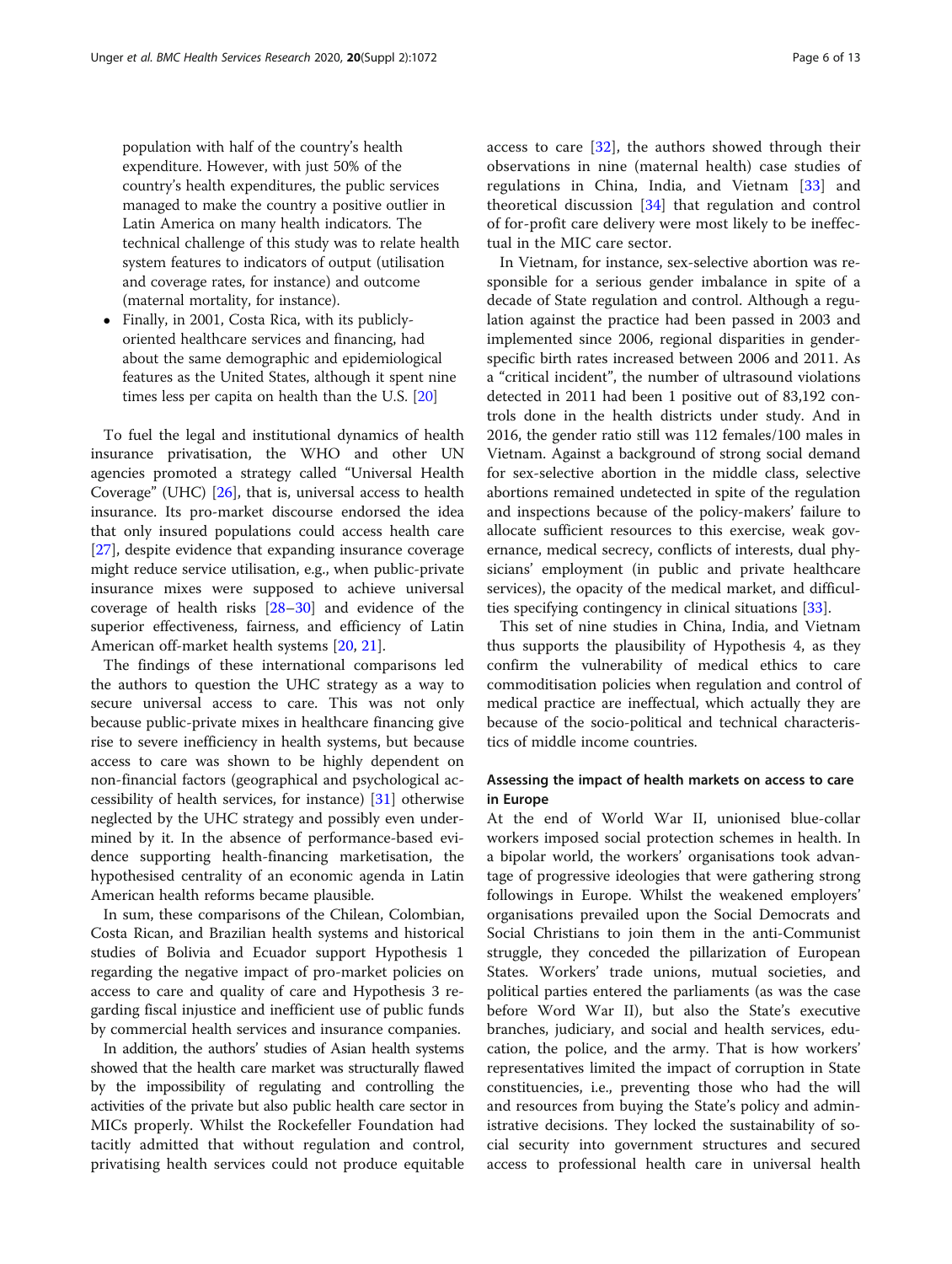systems as a human right. Admittedly, the users of healthcare services paid for this State pillarization with a dose of nepotism and its consequences. Still, European States had acquired key democratic features. Heated negotiations between representatives of social classes with opposing interests produced sectoral priorities within the overarching framework of national health budgets. In Belgium, for instance, this debate was institutionalised in the national social security organisation.<sup>1</sup>

The macroeconomic result of this pillarization of the State can be seen in two inversely proportional numbers that show the importance of risk-pooling and solidarity in European health care financing, namely:

- a government share in total health spending that long exceeded 80% and
- total health expenditures that were high enough (about US\$4000 per capita in 2014, of which approximately 10% was for the commercial sector) to make the publicly-oriented healthcare services<sup>2</sup> effective but sufficiently modest (10% of European GDP versus 17.1% of U.S. GDP in 2014) to favour economic growth outside the health sector.

That is how employees' and employers' taxes and social contributions made it possible to limit household expenditures on health care whilst securing one of the best geographically, financially, psychologically, and technically accessible forms of professional health care. Importantly, these schemes gave physicians sufficient professional autonomy. Access to professional care was equitable thanks to cost-redistributing, non-profit, nonactuarial health care financing and a sufficiently large proportion of non-material investments in the health sector.

With government social security schemes that included fairly comprehensive universal health insurance, Europeans enjoyed a high degree of social protection from 1945 to 1989 in Eastern Europe, until the 2008 financial crisis in Southern Europe, and even later in other countries.

Unfortunately, the institutional pillarization did not prevail at the European Union and Commission level. Rather, European politicians, civil servants, and political parties were the targets of more than 30,000 commercial lobbyists (1.4 per European Commission (EC) civil servant) [[35\]](#page-12-0) working to foster the interests of the international insurance banks that were investing in health, amongst other things. In contradiction to the provisions of the Treaty of Rome [\[36](#page-12-0)], the EC intervened

in the Member States' health care systems by negotiating international trade treaties involving investments in health care that could make healthcare management and medical practice subject to a commercial rationale. In addition, the 3% budget deficit rule that the Maastricht Treaty imposed on Member States gave political parties an opportunity and a plausible reason to cut public expenditures on health until healthcare financing would be sufficiently privatised, as the WB and IMF had done earlier in Latin America.

Public expenditure on health care was severely constrained but once health laws and regulations had been modified, as shown by the history of Dutch, Swiss, and Colombian health systems, insurance banks strove to maximise public and private expenditures on health care and governments found the needed resources through inter-branch arbitration.

In the U.S., where the health market was mature, the wealthy faced more problems accessing health care than the poor in most OECD countries, whilst the U.S. government alone spent more on health per capita than the total (public and private) per capita spending of most European countries [[37\]](#page-12-0). Nevertheless, over the last 10 years, the number of uninsured Americans varied between 35 and 50 million. Many more were poorly insured. If the U.S. insurance coverage rate were applied to Europe, the number of uninsured Europeans would reach about 75 million. If the European ratio of mortality amenable to care became that of the United States, avoidable mortality would increase by up to 100,000 deaths per year.

In Latin American countries, the same financial structure yielded the same health effects as in the U.S. but, admittedly, not in the Netherlands and Switzerland. The sustainable performance of these two health systems is central to policy debates in Europe and, expectedly, insurance banks praise their functioning, except for one small detail: Since health care financing has been marketed (respectively in 1996 and 2006), the Swiss and Dutch health expenditures have skyrocketed [\[38](#page-12-0)].

What are the reasons to believe that health insurance markets are environments hostile to the universal right to care? The authors evaluated [\[39\]](#page-12-0) the performances of the U.S., the Netherlands, and Switzerland, three industrial nations that pursued market-based financing models, with a focus on equity in access to care, care quality, health status, and efficiency. They then assessed the consistency of their findings with those of various research teams. Using secondary data obtained from a semi-structured review of articles from 2000 to 2017, inter alia, they discussed the hypothesis that commercial health care insurance was detrimental to access to professional health care and population health status.

The findings can be summarised as follows:

<sup>&</sup>lt;sup>1</sup>Whilst these schemes had been forced upon employers, they unexpectedly proved to be highly favourable to economic growth. <sup>2</sup>Referring to health services and systems, we use the terms "publicly oriented", "publicly minded", "socially driven", "non commercial", and "not for profit" interchangeably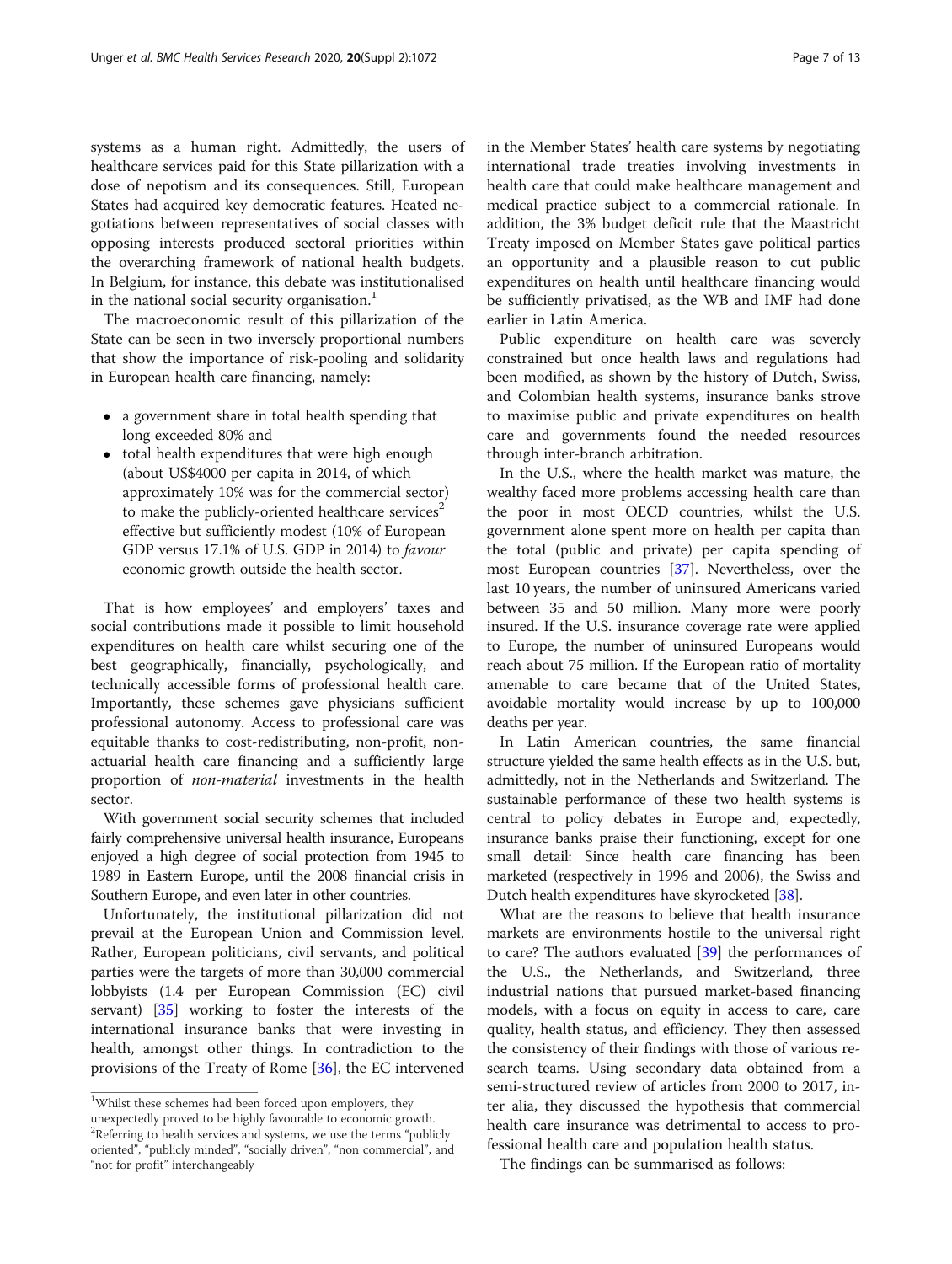- In 2010, poor Americans had twice the unmet care needs of Americans with above-average incomes and ten times more than the UK poor. The unmet care needs of the rich in the U.S. exceeded those of the poor in several industrial countries [\[40](#page-12-0)]. The number of Dutchmen and -women experiencing financial obstacles to health care quadrupled between 2007 and 2013 [\[41](#page-12-0)]. Switzerland ranked second worst in a 2016 survey of 11 countries, just ahead of the USA, with 22% of Swiss adults likely to skip needed care [[42\]](#page-12-0).
- The most negative impacts of "managed care" on care quality were its tight constraints on physicians' professional autonomy, large reliance on the physicians' material motivation, the fragmentation of health services, and a tendency to apply evidencebased medicine too rigidly. In requiring strict application of clinical protocols, commercially managed care was less likely to be favourable to care quality than systems giving physicians sufficient freedom to rely on professional decision-making and medical ethics.
- The prevalence of burnout amongst MDs made medical practice the riskiest occupation in the United States and one of the riskiest occupations in Europe [[43](#page-12-0)]. This burnout was not related to insufficient income but to excessive workloads and to perceiving existential threats to their professional identity, ethics, and autonomy in the way health care was organised. This observation supports Hypothesis 4 because these psychological and professional status threats actually result from the commoditisation of care [[44](#page-12-0)].
- Countries with a commercial insurance monopoly generally remained above the maternal, infant, and neonatal mortality rates v. the health-spending regression line [[45\]](#page-12-0). And the growth rates of health expenditure were the highest in the U.S. and Switzerland, with the Netherlands not far behind [[46\]](#page-12-0).
- Controlling for the impact of the obesity confounding factor, these studies reveal that the industrialisation of care contributes to the comparatively poor performance of the U.S., Dutch, and Swiss health systems, with the Dutch first-line services being an exception made possible by the GPs' medical culture and the low cost to patient.
- International trade treaties may further worsen the mortality rates of cardiovascular and cerebrovascular conditions, diabetes, and cancers in Europe, since they favour the food industry's market penetration [\[47](#page-12-0)].

These findings admittedly conflict with recent influential health system rankings, perhaps because of the ways their health indicators are constructed and a bias towards assessing first-line healthcare services.

In conclusion, the comparison of US, Dutch, and Swiss health systems with the others in Europe supports the validity of Hypotheses 1 and 3. The most inefficient system is where the insurance market has achieved its maximal development, that is, in the U.S. In general, healthcare expenditures rose faster where health insurance was commoditised. The Netherlands and Switzerland reveal that increasing expenditure on health care enables health systems based on commercial insurance to maintain decent access to professionally-delivered health care for a few years.

The sizeably better, much more equitable access to health care in Western Europe (and its demographic and epidemiological superiority over the U.S.) and its much lower cost is generally explained by redistributive laws and regulations (tax-based or mandatory social security) channelled through health care public services or mutual societies that permit solidarity in health care financing.

The analysis of the U.S. health system's disappointing performance reveals that actuarial management of health finances and the commercial management of health services are responsible for deficient accessibility to care and services. In particular, actuarial management of health care reduces risk pooling and solidarity in health financing between men and women, the young and the elderly, the sick and the well, high and low risks, and rich and poor.

## Methodological lessons for descriptive, policy studies

a. Identifying health services productivity shortfalls and dysfunctional structures

The authors tried to provide patients' and physicians' organisations with the evidence and clues about policies from the angle of the human right to care and professional endeavour. Their research assessed the influence of policies on health services' productivity in defined historical contexts from various standpoints: those of patients (e.g., care quality and accessibility); physicians (e.g., continuing medical education and teamwork); taxpayers (efficiency and equity in use of public monies); and public health specialists (health care and disease control management).

From an inductive study perspective, documenting health services' structural and functional deficiencies provided the raw material for assessing health systems and possibly challenging policy decisions and official discourse.

To gauge the quality of health care, the authors used medical knowledge to observe clinical practice (sometimes as mock patients)  $[48]$  $[48]$ . For instance, to assess the impact of managed care techniques on care quality in Costa Rica,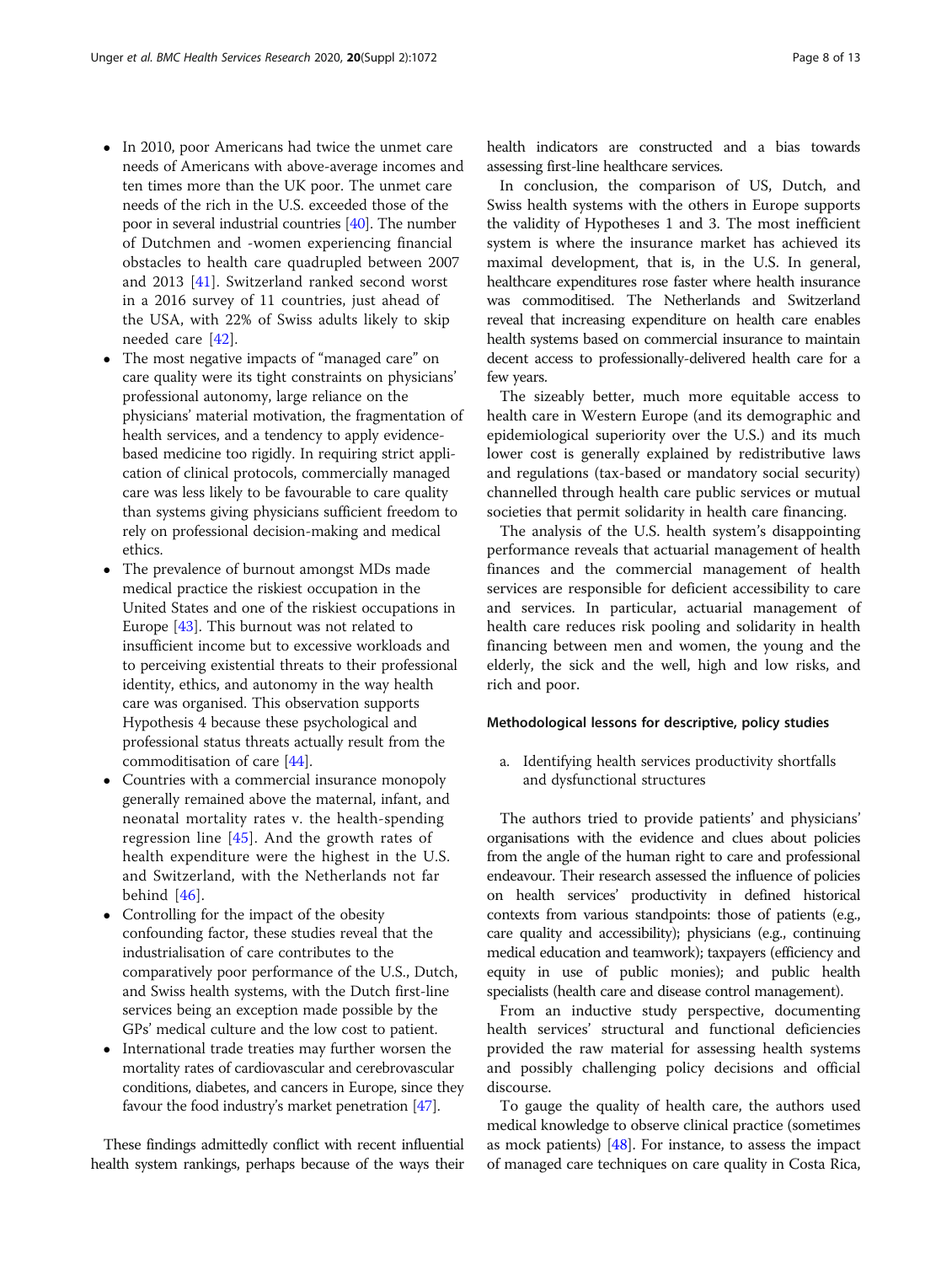they sat in on consultations. The research hypotheses had been formulated by the Limon region's GPs, who suggested that there was a relationship between managed care (compromisos de gestión) and the lack of time available for interpersonal communication and deficient care accessibility [[49](#page-12-0)]. In addition, they collected data on disease-specific indicators to explore the extent to which managed care techniques were responsible for decreasing care quality and data reliability.

To assess care accessibility, they often used the services' routine production data, with indicators such as population-based utilisation rates of curative care in first-line services and hospital admission rates [\[31](#page-12-0)], referral completion rates, and preventive (vaccination, antenatal clinics, etc.) coverage rates, and then they validated them by triangulation when possible. As a proxy for the financial accessibility of health care, they used "catastrophic health expenditures." [[50](#page-12-0)] Routine data proved cheaper, readily available, and a good reflection of the services' operations in large geographical areas, but the method had limits even when it was combined with data triangulation and controls:

- In Colombia, semi-structured interviews of patients and professionals proved indispensable to gauge care accessibility [[51](#page-12-0)–[53](#page-12-0)] because networks of "sentinel physicians" were not organised to collect service utilisation and epidemiological data; populationbased statistics were not available and the denominators would have consisted of populations affiliated with a myriad of health insurers and care providers; and private insurance companies were reluctant to provide data that could undermine their reputations.
- The routine data were sometimes biased, such as in the case of a state administration in charge of determining regional maternal mortality rates in Asia. Aside from the technical difficulties of establishing the maternal mortality rate (MMR), middle line managers were likely to be penalised when this indicator was too high but also too low, because in the latter case the administration did not trust the data's validity [[33](#page-12-0)]. Hence a regression to the mean …

In general, the authors relied on output indicators rather than on population outcome. However, two demographic indicators proved particularly interesting for critical assessment of healthcare systems:

 The Maternal Mortality Rate (MMR) reflects access to the entire healthcare system pyramid [[54](#page-12-0)], particularly in LMICs [\[55\]](#page-12-0) and probably in any situation where it exceeds 40 per thousand. This is in contrast to the Infant Mortality Rate (IMR),

which in LICs often mirrors low-cost interventions that may reduce access to care (such as immunisation campaigns) [\[56\]](#page-12-0) and biomedical/sociocultural health determinants (such as the availability of food and clean water and women's education, respectively). Since the lower the per capita GDP, the cheaper and less reliable the demographic indicators used [\[57\]](#page-12-0), the authors retained in practice only the gross differences when comparing the health systems' performances in terms of MMR. In 2010, for instance, Moldova, the poorest country in Europe, had the same MMR as the U.S., despite spending 1/ 20 as much on health per capita.

• In HICs, life expectancy and population mortality rates mirror obesity-associated pathologies but, just as importantly, access to quality health care. Up to 80% of premature deaths in Poland were explained by unsatisfactory access to health care [[58\]](#page-12-0). According to Kruk and co-workers, 15.6 million excess deaths from 61 conditions occurred in LMIC in 2016. This research compared case fatality between each LMIC with corresponding numbers from 23 high-income reference countries with strong health systems. After excluding deaths that were preventable by public health measures, the authors found that 55% of excess deaths were amenable to health care and could be put down to either the receipt of poor-quality care or the non-utilisation of health care [\[59](#page-12-0)].

To evaluate health systems by the design and performance of their disease control programmes, the authors relied on two models:

- 1. An all-purpose disease control model ("vertical analysis"), designed by P. Mercenier [[60\]](#page-12-0) to provide standards for the design of disease-specific control programmes. It was based on the systemic representation of the disease-specific syndromes and vector development stages and biomedical and socio-cultural interventions to interrupt the disease chain in the field, from aetiology to patient death.
- 2. M. Piot's model [\[61\]](#page-12-0) to assess care continuity for any defined disease. It establishes the diseasespecific cure rate as the product of coefficients measuring detection, diagnosis, and treatment activities. As the model reveals the health system characteristics needed to secure, say, early detection and care continuity, they used it to contrast the performances of public and private sectors in tuberculosis control in India [\[62](#page-12-0)] and to evaluate malaria control programmes in Mali and Sub-Saharan Africa in general [\[15\]](#page-11-0).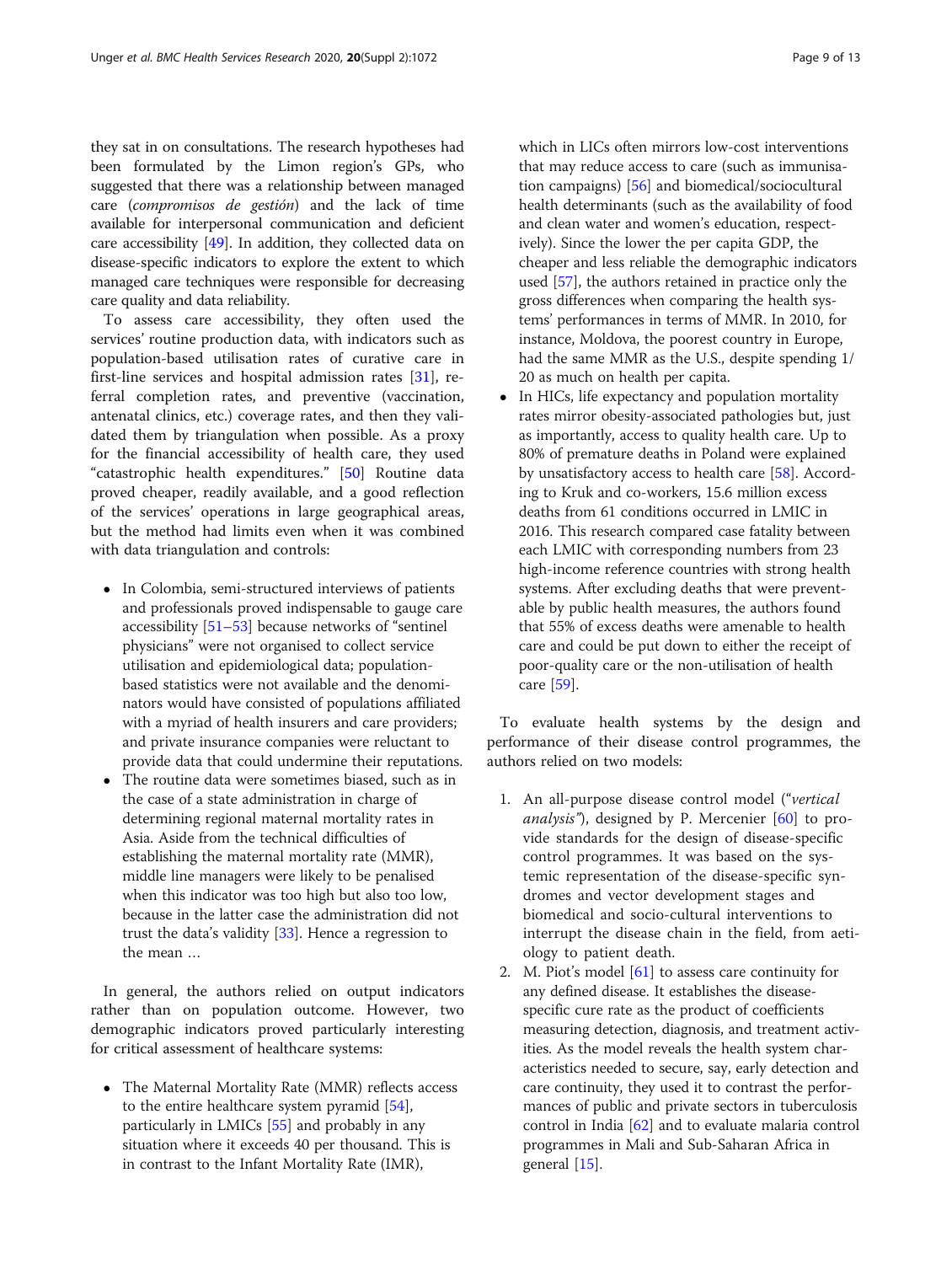Once health system productivity had been studied, the authors analysed the organisation of health services and systems. For this they relied on managerial models and standards specific to

- publicly-minded care management (e.g., concerned with access to professional health care, professional autonomy and well-being, professional ethics, and public health) [\[63](#page-12-0)];
- $\bullet$  the systemic management of hospital(s) and firstline facilities networks [\[18\]](#page-11-0); and
- "divisionalised adhocracy", an organisation pattern that favours knowledge management and teamwork [[19](#page-11-0)] and is suited to systems whose end-line producers are highly skilled and sufficiently autonomous professionals (as are physicians) rather than workers and technicians, as assumed by the classic generic management theories.
- b. Studies of health financing and systems characteristics that cause low services productivity

Health system case studies and the existence of large databases in the health sector provided the opportunity to single out natural, quasi-experimental study designs – time series and non-equivalent comparisons – to contrast health systems with and without or before and after pro-market health reforms:

- For non-equivalent groups (countries, regions, etc.), the authors compared the performances of national/ regional health systems in Latin America compliant with the international policy standards with those of "disobedient" ones [[9\]](#page-11-0) and established a typology of reforms.
- With time series, we showed long-standing, substandard performances in the quality, accessibility, and financing of health care (for instance, after the privatisation of health insurance in Colombia).

Time series of health services' routine data also proved useful to reveal contradictory interactions of health activities in populations. For instance, in the late 1980s, the utilisation of medical consultations decreased steadily in Senegal whilst immunisation campaigns were implemented in health care services [\[64\]](#page-12-0). The challenge of the study consisted in demonstrating a causal relationship between these campaigns and the subsequent sustained deterioration of care accessibility in public services.

c. Beyond substandard care performances: political economics

Inductive research made it possible to deconstruct official self-apologetic discourses. The authors were then able to seek the real motives for ill-conceived policies whose results belied the stated objectives. Their entry point in the complex socio-cultural and political determinants of health policies was political economics because of the huge weight of health expenditures in the global economy (up to 17% of U.S. GDP and 11.3% of Germany's GDP) and the political leverage acquired by the economic players. The economic determinism of health care policies was so powerful that these players did not even need to be coordinated to gear health systems towards care markets [[65\]](#page-12-0).

From corruption [\[66\]](#page-12-0), political leverage, and lobbying to trade, it takes time for relationships between commercial organisations and public institutions to result in health systems' structures and new professional practice. Some studies thus adopted an historical viewpoint [\[12,](#page-11-0) [65,](#page-12-0) [67](#page-12-0), [68](#page-12-0)] to probe the care commoditisation mechanisms. Even in non-profit organisations, the main determinant of poor healthcare accessibility proved to be the business mission of health financing, management, and medical practice.

However, correlations between events, sequences, sociological observations, and relationships between historical times enabled us to identify professional, cultural, and geostrategic determinants of health policies alongside economic ones. The prevailing order was reflected in professional culture thanks to education, information, scientific ideology, and advertising. The resulting personal characteristics, identity, and knowledge of physicians and professionals were the conditions of health systems' reproducibility. Bourdieu calls these internal features "habitus," i.e., ways of doing and being, and "representations".

# Conclusion

Since 1985, the trend has been towards the privatisation of health financing, public subsidies for private health care providers, commercial management of health services, and for-profit medical practice, in spite of the wealth of evidence pointing to the risks of large-scale mortality and morbidity and threats to professional ethics associated with the commoditisation of care.

Governments and multilateral agencies ought to be held accountable when health policies cause avoidable mortality and suffering and thus human rights violations, or at least "be shamed", as Sir Michael Marmot once said. Therefore, with States being fields "structured according to oppositions linked to specific forms of capital" [[69](#page-12-0)], health system and policy research should not so much address the knowledge needs of policy makers directly as those of physicians, socially-minded professionals, and patients' organisations that could leverage them. Political indictments on the impact of health policies require these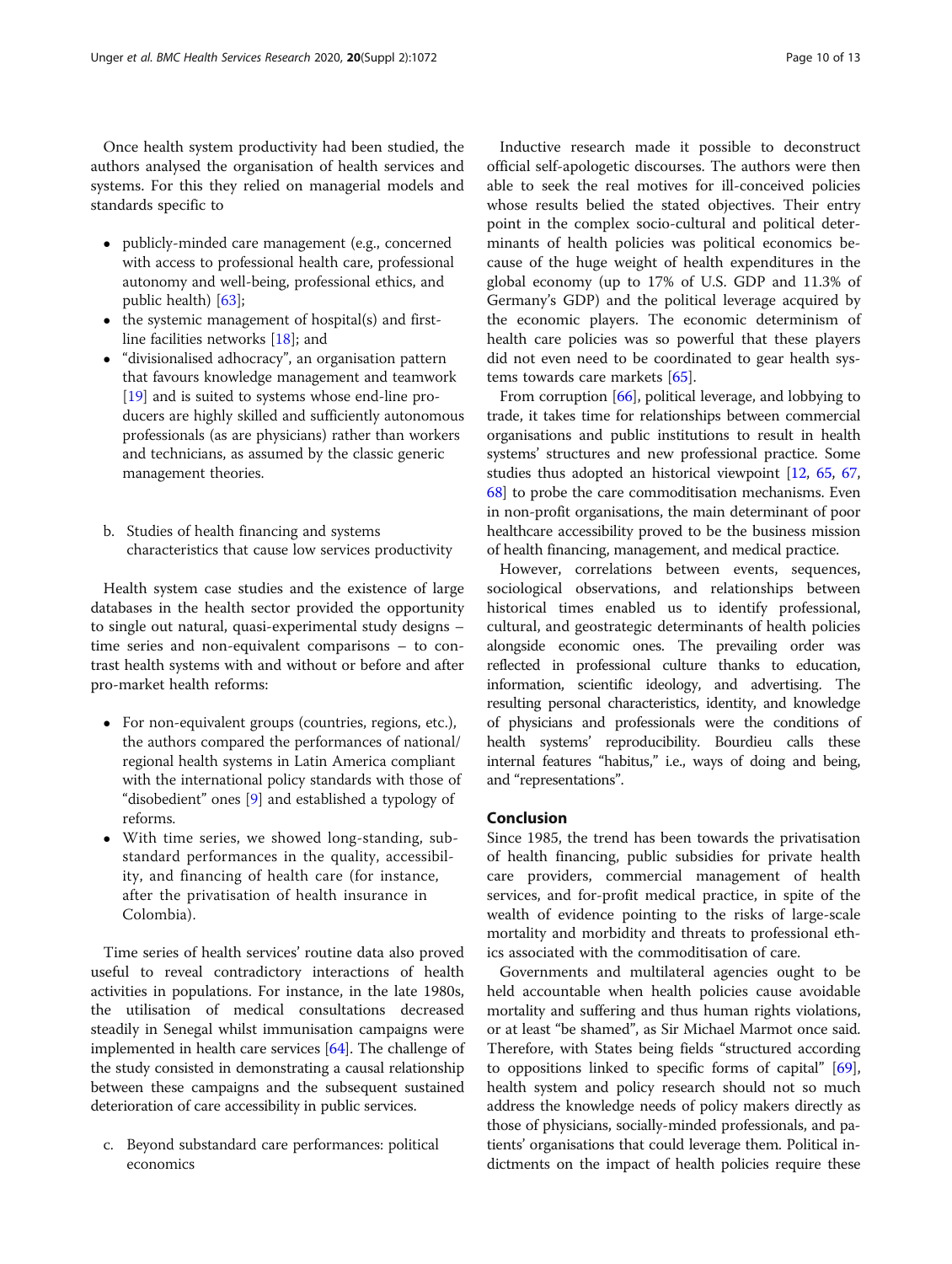organisations to access the relevant scientific and professional information in order to question and challenge public policies in the health sector.

The studies analysed here stemmed from the human right to access professional care in universal health systems and the knowledge they produced was directed at physicians, health professionals, and patients' organisations sharing moral values and interested in lobbying health policies. The present meta-analysis sheds light on the requirements of this type of research:

- a. Inductive, multidisciplinary policy research is timeconsuming but often a condition to study health policies independently:
	- International health policies assessments benefit from analysing national healthcare policies and disease control programmes.
	- National health policies should be studied with political economy and medical concepts, and through the lenses of political science and history, but importantly on the grounds of health systems and services productivity assessment.
	- Medical concepts, public health models, and indicators of professional care delivery and nonprofit health management make it possible to evaluate health systems from a professionallyand socially-driven, problem-based perspective.
	- Health systems and policy researchers need scientific and professional knowledge. Academics should engage in medical, managerial, and policy-making work alongside their research and teaching activities. Therefore, medical and public health schools should learn to assess the academic's professional proficiency and ability to derive validated theory from their practice.
- b. Professional ethics should be a criterion for evaluating care quality:
	- Although values are an obstacle to Weberian axiological neutrality in medical, public health, and education policy studies, they are indispensable to assess care quality, health services, and healthcare systems. From a phenomenological perspective, they ought to be made available to the reader.
	- Health systems have evolved rapidly over the last three decades. Long-term reliance on the same set of explicit ethical and technical criteria applicable to medical practice and health services organisation is what allows valid conclusions to be drawn from time series and comparative or historical studies of health systems that belong to different eras.
- c. Such studies ought not to be only descriptive and critical but also designed as proposals to improve

health systems and policies. Those analysed here reveal many nationwide experiences to improve access to professional care. Some countries (Costa Rica, Cuba, Spain, Sri Lanka, Thailand, and Italy), states (e.g., Kerala), regions or cities (e.g. Rosario, Argentina), and health systems (Chilean public services) acquired collective knowledge to develop non-commercial care delivery and promote ethical, medical practice. There is no doubt that decades of neoliberal policy have compromised their professional achievements, to the point that they are often no longer perceptible.

d. Medical journals ought to be devoted to professional practice and not only to science, and be independent and publicly financed. Given the undeclared conflict of interest created by the presence of insurance banks in the shareholding of top impact-factor medical journals, physicians' and patients' organisations should lobby public universities to stop relying on the researcher's bibliometrics and the impact factor to decide on scientists' careers.

The hypothesis that the authors formulated in 1983 can reasonably be accepted. Health markets most likely undermine patients' health, physicians and professionals' status and morale, and taxpayers' interests. The key function of health sector reforms is not public health but economic: they aim to privatise the profitable part of health care financing; maximise the return on health care with commercial healthcare management of services and for-profit care delivery; prevent public services from being involved in a competition with the private sector for health care delivery, management, and financing; and open markets in LMICs with public aid funds to medical and pharmaceutical goods preferably manufactured in industrialised countries.

The studies analysed here show physicians and their organisations that commercial healthcare financing is incompatible with ethical, medical practice because, with or without vertical integration (in HMOs or PPOs), whether through contracts or wages, it imposes the goal of maximising shareholders' profits on physicians and health professionals, whereas this commercial mission goes against the grain of Hippocratic ethics.

To patients' organisations, the studies analysed here prove worldwide that care commercialisation prevents solidarity in healthcare financing and obstructs equal access to care. Markets segment health systems, they foment competition between physicians, whilst cooperation among them is essential to peoples' health [\[13](#page-11-0)]. Moreover, they use public expenditure on healthcare inefficiently.

This research thus opens avenues for joint political action by patients' and physicians' organisations to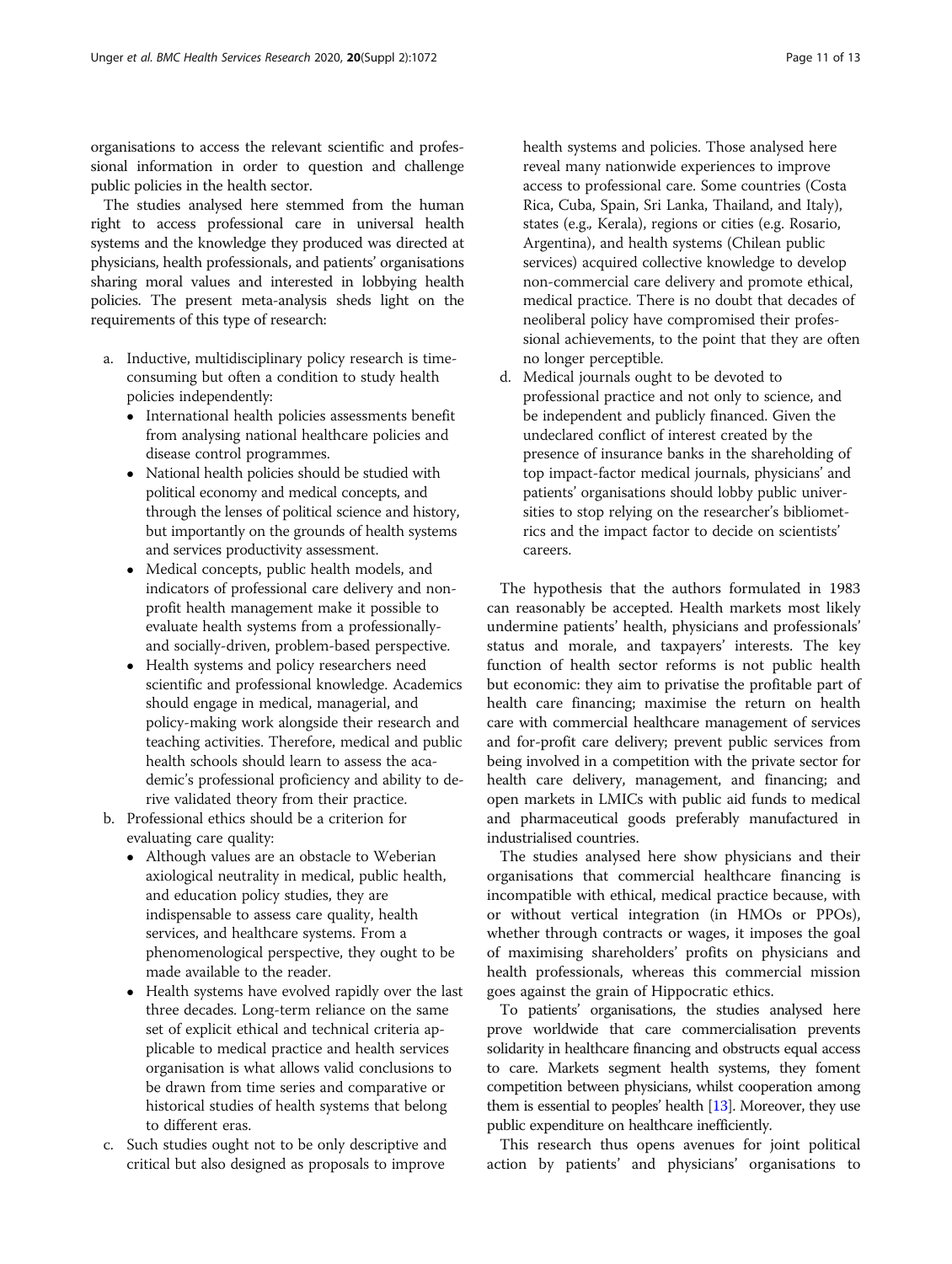<span id="page-11-0"></span>defend and promote social protection in health because it shows that both doctors and patients benefit from professional care delivery and publicly-oriented care financing and management; the major contemporary threat to care accessibility and quality, namely, the privatisation of health care financing, also jeopardises the physicians' autonomy, ethics, and incomes.

Finally, this research shows that competition prevails between not only commercial entities but also sectors. The interests of insurance banks investing in health and those of all the other economic actors are contradictory: Inter-country comparisons of total health expenditures reveal that the commodisation of care is accompanied by broad inter-sectoral, macro-economic redistribution. Economic agents that do not invest in health insurances would do better to learn from this.

#### Abbreviations

DALY: Disability-adjusted life years; EC: European Commission; GHI: Global health initiatives; GP: General practitioner; HIC: High income countries; IMR: Infant mortality rate; LMIC: Low and middle income countries; MD: Medical doctor; MDG: Millennium development goals; MMR: Maternal mortality rate; QALY: Quality-adjusted life years; SDG: Sustainable development goals

## Acknowledgements

We are indebted to Professors Charlene Harrington (Department of Social & Behavioral Sciences, University of California San Francisco), Antonio Ugalde (University of Texas at Austin, College of Liberal Arts), and Matt Anderson (Albert Einstein College of Medicine, New York) for their indispensable comments. Gaby Leyden edited the manuscript thoroughly. No error can be attributed to them.

#### About this supplement

This article has been published as part of BMC Health Services Research Volume 20 Supplement 2, 2020: "The Physician and Professionalism Today: Challenges to and strategies for ethical professional medical practice". The full contents of the supplement are available online at [https://bmchealthservres.](https://bmchealthservres.biomedcentral.com/articles/supplements/volume-20-supplement-2) [biomedcentral.com/articles/supplements/volume-20-supplement-2.](https://bmchealthservres.biomedcentral.com/articles/supplements/volume-20-supplement-2)

#### Authors' contributions

The author(s) read and approved the final manuscript.

## Funding

Publication of the supplement has been funded by the Institute of Tropical Medicine, Antwerp, Belgium.

## Availability of data and materials

Data sharing is not applicable to this article as no datasets were generated or analysed during the current study.

## Ethics approval and consent to participate

Not Applicable (this manuscript does not involve human participants, human data or human tissue)

## Consent for publication

Not Applicable (this manuscript does not contain any individual person's data)

#### Competing interests

The authors declare that they have no competing interests.

#### Author details

<sup>1</sup>Department of Public Health, Institute of Tropical Medicine, Nationalestraat 155, B-2000 Antwerp, Belgium. <sup>2</sup>Medical Director, Office de la Naissance et

de l'Enfance, French Community of Belgium, Chaussée de Charleroi 95, B-1060 Brussels, Belgium.

## Published: 9 December 2020

#### References

- 1. Walsh JA, Warren KS. Selective primary healthcare: an interim strategy for disease control in developing countries. N Engl J Med. 1979;301(18):967–74.
- 2. Berggren WL, Ewbank D, Berggren G. Reduction of mortality in rural Haiti through a primary-health-care program. N Engl J Med. 1981;304:1324–30.
- 3. The Kasongo project. Annales belges de médecine tropicale. 1981. 60, suppl.
- 4. Unger JP, Killingsworth JR. Selective primary healthcare: methods and results. Soc Sci Med. 1986;22:1001–13.
- 5. G.E.R.M. Pour une politique de la santé. Bruxelles: La Revue Nouvelle; 1971.
- 6. Unger JP, Morales I, De Paepe P, Roland M. Medical heuristics and actionresearch. Professionalism versus science. Forthcoming as part of BMC Health Services Research Volume 20 Supplement 2, 2020: "The Physician and Professionalism Today: Challenges to and strategies for ethical professional medical practice." The full contents of the supplement are available online at [https://bmchealthservres.biomedcentral.com/articles/supplements/volume-2](https://bmchealthservres.biomedcentral.com/articles/supplements/volume-20-supplement-2) [0-supplement-2.](https://bmchealthservres.biomedcentral.com/articles/supplements/volume-20-supplement-2)
- 7. Bourdieu P. Esquisse d'une théorie de la pratique. Paris: Les Editions du Seuil; 2000.
- Unger JP, De Paepe P, Van Dessel P, Stolkiner A. The production of critical theories in Health Systems Research and Education. An epistemological approach to emancipating public research and education from private interests. Health Cult Soc. 2011;1,1:ISSN 2161–6590. [https://doi.org/10.5195/](https://doi.org/10.5195/hcs.2011.50) [hcs.2011.50](https://doi.org/10.5195/hcs.2011.50) [http://hcs.pitt.edu.](http://hcs.pitt.edu/) (online).
- 9. International Health and Aid Policies. Unger J.P., De Paepe P., Sen S. & Soors W., editors. Cambridge University Press; 2010. Available: [http://www.cambridge.](http://www.cambridge.org/us/catalogue/catalogue.asp?isbn=9780521174268) [org/us/catalogue/catalogue.asp?isbn=9780521174268](http://www.cambridge.org/us/catalogue/catalogue.asp?isbn=9780521174268). Accessed 13 Sept 2020.
- 10. [http://www.maisonmedicale.org.](http://www.maisonmedicale.org/) Accessed 13 Sept 2020.
- 11. [http://www.sante-solidarite.be](http://www.sante-solidarite.be/). Accessed 13 Sept 2020.
- 12. De Paepe P, Soors W, Unger JP. International aid policy: public disease control and private curative care? Cad Saude Publica. 2007;23(Suppl.2):S273–81.
- 13. Segall M. District health systems in a neoliberal world: a review of five keypolicy areas. Int J Health Plann Manag. 2003;18:S5–S26.
- 14. Van der Stuyft P, Unger JP. Improving the performance of health systems: the world health report as go-between for scientific evidence and ideological discourse. Tropical Med Int Health. 2000;5(10):675–7.
- 15. Unger JP, d'Alessandro U, De Paepe P, Green A. Can malaria be controlled where basic health services are not used? Tropical Med Int Health. 2006; 11(3):314–22.
- 16. Unger JP, De Paepe P, Green A. A code of best practice for disease control programs to avoid damaging healthcare services in developing countries. Int J Health Plann Manag. 2003;18:S27–39.
- 17. Unger JP, De Paepe P, Ghilbert P, Soors W, Green A. Disintegrated care: the Achilles heel of international health policies. In low and middle income countries. Int J Integr Care. 2006;6:e14.
- 18. Unger JP, De Paepe P, Ghilbert P, Soors W, Green A. Integrated care: a fresh perspective for international health policies in low and middle-income countries. Int J Integr Care. 2006;6:e15.
- 19. Unger JP, Macq J, Bredo F, Boelaert M. Through Mintzberg's glasses: a fresh look at the organisation of ministries of health. Bull World Health Organ. 2000;78(8):1005–14.
- 20. Unger JP, De Paepe P, Buitrón R, Soors W. Achievements of a heterodox health policy. Am J Public Health. 2008;98(4):636–43.
- 21. De Vos P, De Ceukelaire W, Van der Stuyft P. Colombia and Cuba, contrasting models in Latin America's health sector reform. Tropical Med Int Health. 2006;11(10):1604–12.
- 22. De Groote T, De Paepe P, Unger JP. Colombia: in vivo test of health sector privatisation in the developing world. Int J Health Serv. 2005;35(1):125–41.
- 23. Vargas I, Vázquez ML, Mogollón-Perez AS, Unger JP. Barriers of access to care in a managed competition model: lessons from Colombia. BMC Health Serv Res. 2010;10(297):1–12.
- 24. Garcia-Subirats I, Vargas I, Mogollón-Perez AS, De Paepe P, Ferreira da Silva MR, Unger JP, et al. Inequities in access to healthcare in different health systems. A study in municipalities of central Colombia and north-eastern Brazil. Int J Equity Health. 2014;13(10):1–15.